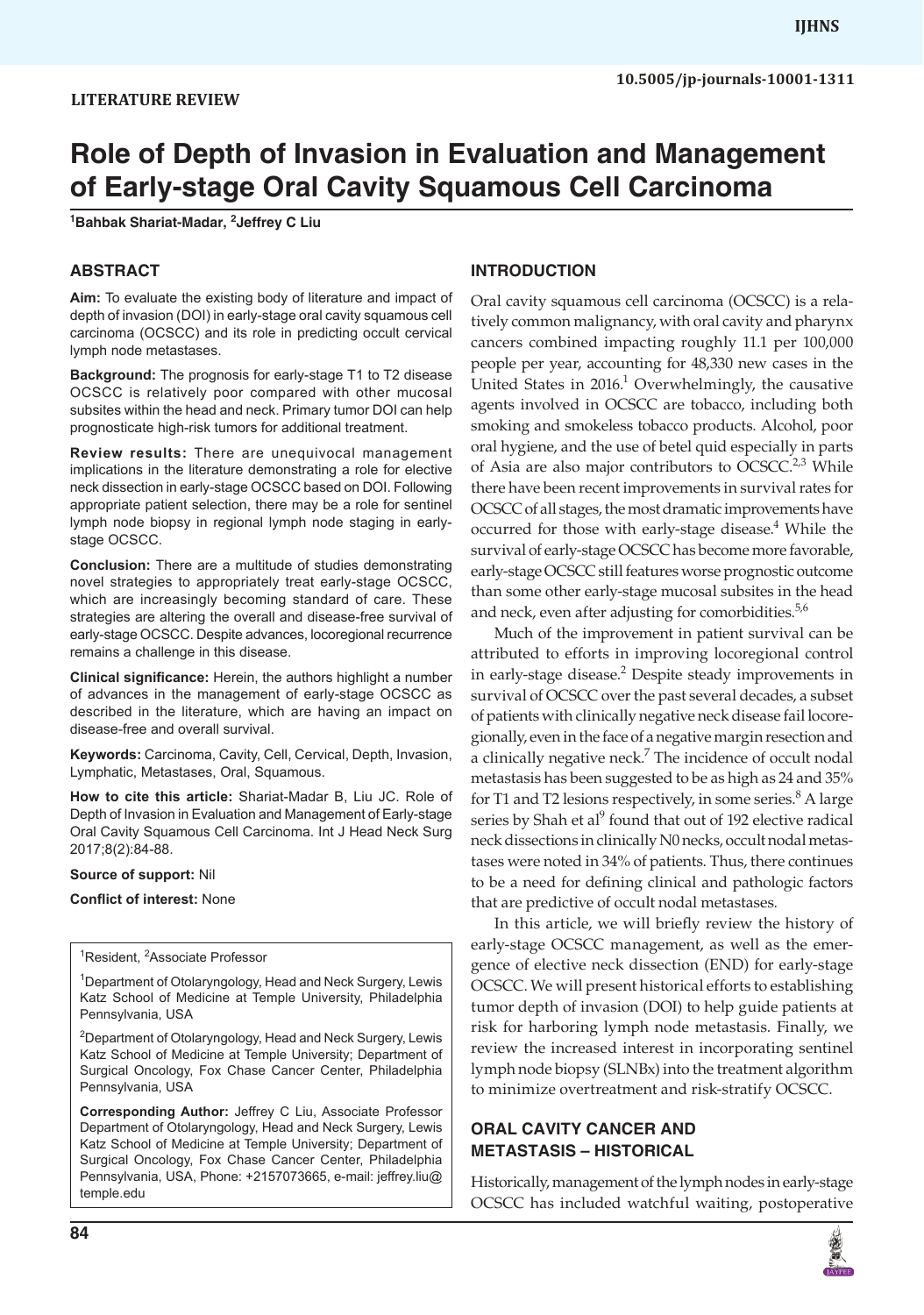radiation therapy, or END.<sup>10</sup> Between the 1940s and 1970s, only modest improvement in survival outcomes was described for OCSCC in long-term retrospective studies, despite relatively aggressive surgical intervention.<sup>11</sup> Indeed, in the 1950s and 1960s *en bloc* resections with neck dissection, incorporating intervening lymphatics, were commonly employed. Even early-stage disease was frequently managed with partial glossectomy and radical neck dissection into the  $1970s$ .<sup>11-13</sup> Although localized OCSCC lesions treated with surgery alone had nodal relapse rates as high as 35%, tumor size alone did not predict the development of nodal failure.<sup>11</sup> Despite a lack of clinical markers to predict subclinical neck metastases in early-stage disease, Whitehurst and Droulias<sup>11</sup> advocated for prophylactic neck dissection or radiation therapy in patients with lesions greater than 2 cm in size without clinical neck disease.

In the mid-1980s, the risk for subsequent nodal relapse and failure in OCSCC was lower when patients received END over observation, with a subsequent shift toward identifying factors predictive for occult metastasis and treating this occult disease.<sup>14</sup> Spiro et al<sup>14</sup> had found that using T2N0 stage alone to select patients for END was inadequate. In their series, 28% of patients that underwent END were found to have pathologically positive lymph nodes, whereas 27% of patients that underwent observation subsequently developed nodal disease. By stratifying N0 patients by tumor thickness, thicker tumors predicted worse survival on multivariate analysis superseding even tumor stage. By the mid-1990s, efforts focused on identifying DOI criteria to justify END, with small series showing on multivariate analysis that a 4 mm DOI may be predictive in oral tongue cancers.<sup>15</sup> Multiple studies subsequently showed varying DOI levels as appropriate predictors for risk of lymph node metastasis.

# **ORAL CAVITY CANCER AND METASTASIS – CONTEMPORARY**

In 2009, Huang et al<sup>16</sup> performed meta-analysis from 2009 investigating the predictive value of DOI for cervical lymph node involvement. The study pooled 1,136 patients across 16 separate studies. Odds ratios were calculated to quantify the positive and negative predictive value of tumor thickness. The study was structured to minimize the subset of patients that were falsely predicted to have negative lymph nodes in order to establish an optimal DOI cut-off. Among the studies assessed, cut-offs for tumor thickness ranged from 3 to 6 mm and were separated into 1-mm intervals. With increasing tumor thickness, an increase in the number of patients falsely predicted to have negative nodal disease went on to develop a positive lymph node.

However, a marked jump in the percentage of patients with falsely predicted negative nodal disease was identified between 3 and 4 mm, with a sudden jump in that interval from 4.5 to 16.6% of patients with positive lymph node disease respectively. The authors thus recommended a tumor cut-off of 4 mm DOI before advocating for END.

The study had some limitations. As a meta-analysis, the study was limited by only retrospective data. Also, although subsites other than oral tongue were included in the study, there was inadequate power to evaluate the role of tumor thickness for other oral cavity subsites. It is also important to note that both DOI and tumor thickness were extracted from studies, but may have been subject to variable definitions by study.<sup>16</sup>

While the predictive quality for subclinical lymph node metastasis was well characterized by Huang et al,  $^{16}$ the impact of occult metastasis on outcome was examined by Ganly et al.<sup>10</sup> Using an OCSCC database of patients treated at Memorial Sloan Kettering Cancer Center between 1985 and 2005, they employed a multivariate model to assess disease-specific and overall survival. In this study, they were able to identify important prognostic predictors of outcome across 216 patients with T1T2N0 oral tongue cancers with a median follow-up of 80 months.

This study demonstrated that occult neck metastases were one of the strongest prognostic factors in predicting worse outcome, with occult neck metastases resulting in a fivefold increase in mortality *vs* those without occult neck disease. The authors were able to demonstrate that DOI, with a depth of 2 mm being used as the cut-off, predicted recurrence in the neck, with a depth greater than 2 mm resulting in an increase in neck recurrence by nearly fourfold. Locoregional failure, particularly nodal relapse, was found to correlate most strongly with poor outcome, and careful acknowledgement of the role of tumor DOI in predicting nodal failure was demonstrated in this study.<sup>10</sup>

The Ganly study findings were critical in illustrating that occult regional metastases carried significantly worse prognostic consequences for patients with early-stage OCSCC. In tandem with the Huang study, these two studies justified the use of END in early-stage OCSCC based on predefined DOI or tumor thickness parameters.

It is important to note, however, that both studies again focused on the oral tongue, with the Ganly study focusing solely on cancer of the oral tongue. These data may not extrapolate to other oral cavity subsites. Moreover, neither study addresses the role of either observation or adjuvant radiation therapy for these tumors.

In 2015, D'Cruz et al $^{17}$  prospectively evaluated the role of END for early oral cavity cancers. The study was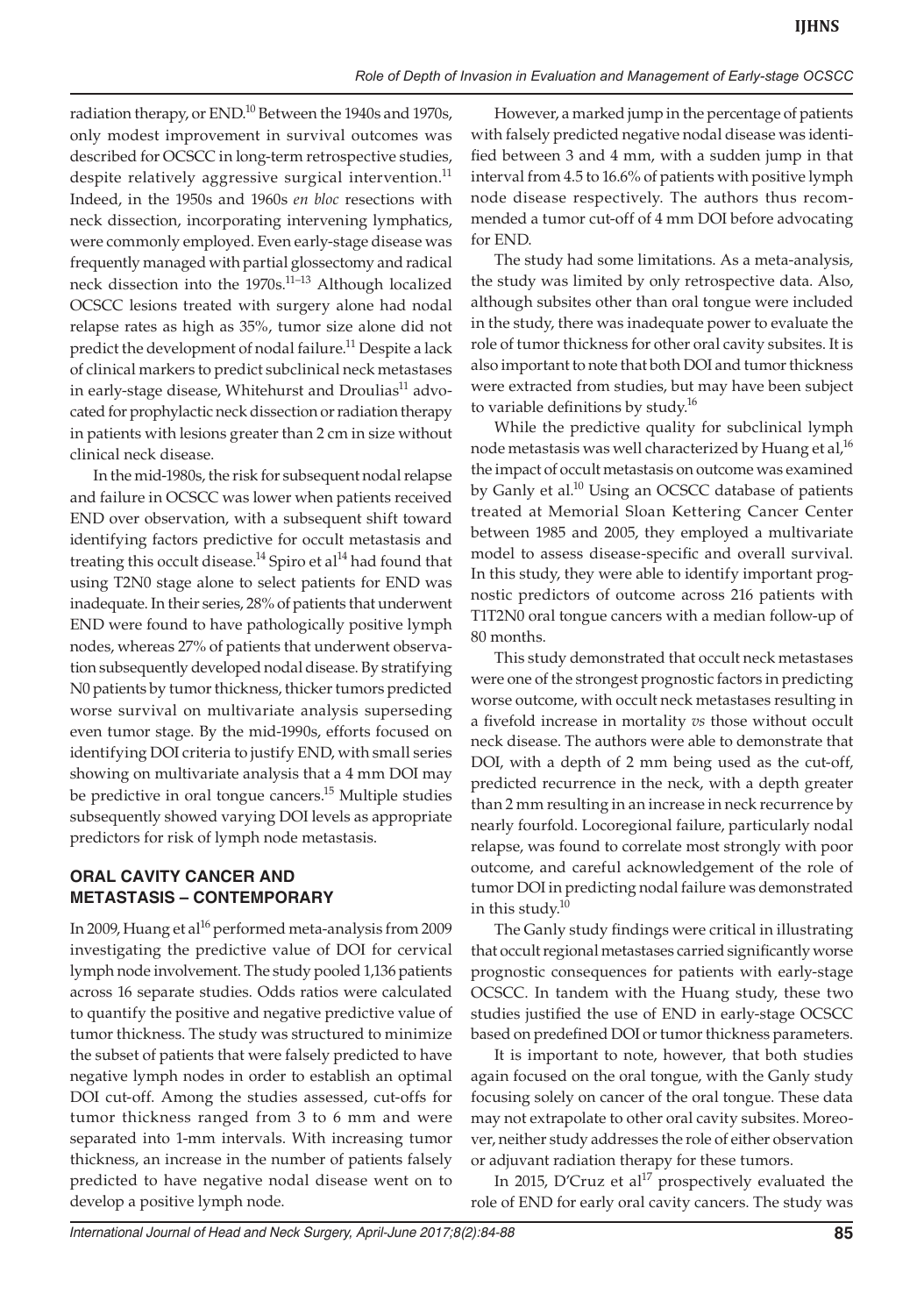a single institution prospective randomized controlled trial comparing elective *vs* therapeutic neck dissection in early-stage T1/T2 OCSCC. Their study evaluated 500 patients enrolled with a median follow-up of 39 months, and found that END at 3 years demonstrated an improved rate of overall survival of 80% compared with 67.5% for therapeutic neck dissection. Moreover, there was also an improvement in disease-free survival between END and therapeutic neck dissection, at 69.5 *vs* 45.9% (p<0.001), strongly arguing in favor of END in early-stage OCSCC.

The D'Cruz study investigated a number of different stratification factors with pre-specified subgroups, including oral cavity subsite, T1 *vs* T2 staging, sex, ultrasound usage, perineural invasion or lymphovascular embolization, histologic grading, radiation treatment, resection margin, and tumor depth with a cut-off of 3 mm. END demonstrated survival benefits even after adjustment for these covariates.<sup>17</sup>

*Post hoc* analysis suggested a lack of benefit for END in patients with a DOI below 3 mm, although the test of the interaction was not found to be significant. A logistic regression model for covariates found that only DOI was associated with nodal positivity, with 5.6% nodal positivity identified at 3 mm, and 16.9% nodal positivity identified at 4 mm. This prospective study supported a 3 mm cut-off for END.

Taken together, the use of DOI to identify patients at risk for nodal metastasis in oral tongue T1T2N0 OCSCC is supported by both retrospective and prospective data, with a recommendation for END in these higher risk patients. Depth of invasion has been an important clinicopathologic marker utilized in other malignancies with high risk for early nodal spread, such as cutaneous melanoma, and its emergence in the evaluation and possible future staging of oral cavity cancer will be important as the treatment standard for oral cavity cancer continues to evolve.10,16,17 The use of DOI as a criterion to select for patients in need of END has resulted in improvements in survival outcomes for patients with early-stage OCSCC.<sup>16,17</sup>

#### **THE ROLE OF SENTINEL LYMPH NODE BIOPSY**

While the literature makes it clear that DOI is an important predictor of occult metastases, there remains significant debate over the exact DOI that warrants END. Even with conservative usage of the 4 mm depth, the majority of END will be pathologically negative and early-stage OCSCC remains overtreated.<sup>18</sup> In light of this, SLNBx has emerged as a risk-stratifying procedure for early-stage OCSCC. Sentinel lymph node biopsies have historically been used in cutaneous melanoma and breast cancer; however, studies have been conducted that demonstrate a clear role for SLNBx in early-stage OCSCC SLNBx has

been shown to provide high negative predictive values and sparing many patients with early-stage disease from undergoing END.<sup>18</sup>

Briefly, SLNBx involves injection of a radioactive colloid tracer adjacent to the primary tumor or scar margin. A gamma camera detects the injected radiotracer within lymphatic capillaries until it passes through or is retained within regional lymph nodes. Single-photon emission computed tomography/computed tomography can also be utilized to improve identification and visualization of sentinel lymph nodes, particularly when the SLN is close to the injection site, common in floor of mouth lesions. Following preoperative localization, the patient undergoes surgery with gamma-probe guided dissection.<sup>19</sup> There are technical elements to this surgery, with evidence of a learning curve associated with obtaining reliable and adequate results.<sup>20</sup>

Data to support the role for SLNBx in the oral cavity were evaluated in a multicenter prospective study.<sup>18</sup> In this study, the negative predictive value of SLNBx for T1/ T2 OCSCC in 161 patients was evaluated. Patients with T1T2N0 OCSCC were recruited over a 3-year period. Patients underwent 99mTc-sulfur colloid injection into the lesion, with nuclear imaging, narrow-exposure SLNBx, and then completion of neck dissection. All patients enrolled, including those with negative SLNBxs, underwent completion selection neck dissection. In total, there were 106 negative SLNBxs, with 100 of those confirmed to be negative pathologically with specimens from completion neck dissection.<sup>18</sup>

The negative predictive value of this technique was 94%, with T1 lesions having a predictive value of 100%. The overall negative predictive value also improved to 96% with further pathological sectioning and immunohistochemistry. The advent of SLNBx in the management algorithm could spare a proportion of patients with earlystage disease but significant DOI from undergoing END.<sup>18</sup>

The technique has limitations. Adoption of the modality for oral cavity lesions is still relatively low, with a known learning curve to conducting the study and performing the procedure appropriately. One study looking at 22 centers demonstrated an overall sensitivity of 90% for SLNBx in mucosal head and neck SCCs; however, at low-volume centers, the sensitivity of the procedure was 57%.<sup>20</sup> Thus, while SLNBx may represent an important modality in the future to sort patients into different treatment regimens, its adoption remains limited and is likely best performed at high-volume centers.

#### **DISCUSSION**

Early-stage OCSCC continues to demonstrate improvements in survival outcomes, with DOI-based criteria and the employment of END to improve locoregional control.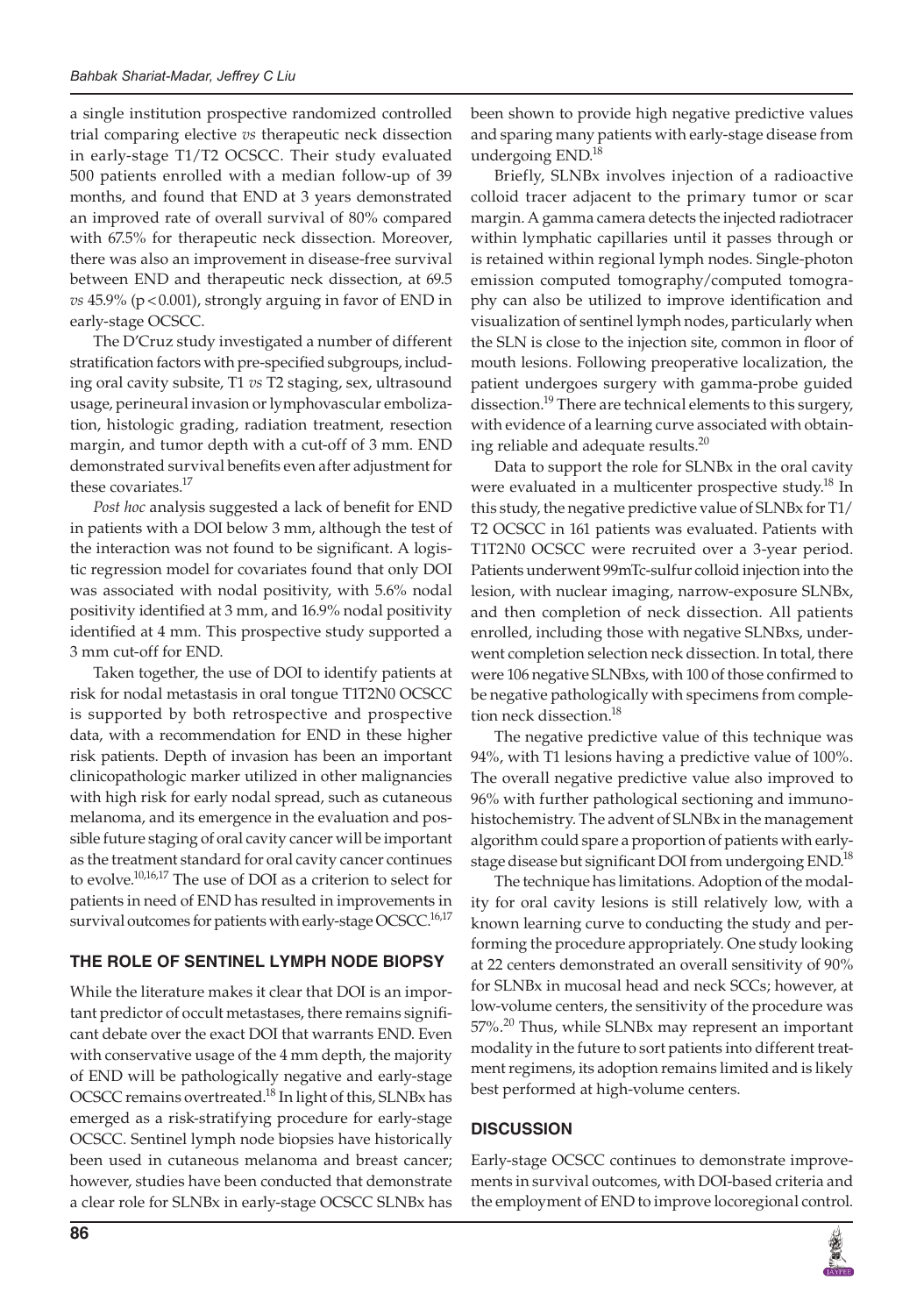While the literature supports DOI to guide selection of cases for END, debate over the appropriate DOI cut-off remains controversial. Retrospective meta-analysis data suggest 4 mm; however, one recent prospective data favor 3 mm.

While histopathological depth measurements can only be obtained after primary excision, in the future preoperative or intraoperative ultrasound, or other imaging technologies, may be used to assist in evaluation of the primary tumor prior to excision.<sup>21</sup> It is also important to note that few studies have been conducted evaluating other oral cavity subsite DOI guidelines. Retrospective studies have demonstrated that T1 and T2 lesions of the mandibular gingiva have occult nodal metastases rates of 11.1 and 24.5% respectively.<sup>22</sup> A study of early-stage gingivobuccal lesions demonstrated that a tumor thickness of 4 mm strongly correlated with the risk for occult nodal disease and nodal relapse.<sup>23</sup> Palatal and maxillary alveolar lesions may also warrant END in select cases of early-stage disease. $^{24}$  Future quality studies will be needed to more adequately address the role of DOI in other subsite oral cavity cancers.

Despite the clear survival benefit to the use of END in this subset of patients, it is important to note that the majority of END will be pathologically negative, and a significant subset of patients will be subjected to overtreatment of their early-stage disease.<sup>18</sup> In light of this, SLNBx provides high negative predictive values and may spare many patients from undergoing END.<sup>18,20</sup>

Additionally, apart from its role in predicting occult nodal metastases, tumor thickness may be an independent predictor of survival. Most studies assessing DOI or tumor thickness focus primarily on locoregional failure and nodal relapse as the primary endpoint. The presence of nodal metastases upstages patients and changes their prognosis. However, tumor thickness itself appears to have independent prognostic implications. Patel et al<sup>25</sup> demonstrated on multivariate analysis that tumor thickness of 5 mm or greater was an independent predictor of disease-specific survival. Pinto et al<sup>26</sup> similarly described an independent disease-free survival advantage over 12 months for tumor thickness greater than 10 mm. Moving forward, DOI may likely be incorporated into the next edition of AJCC staging system as a predictor of overall disease outcome.

# **CONCLUSION**

Depth of invasion in the evaluation and management paradigm for early-stage oral cavity cancer is undoubtedly critical. While a 3 mm cut-off for DOI is supported by prospective data, historical data support a cut-off of 4 mm. Further study is needed to evaluate the impact of DOI on other oral cavity subsites. Future studies may support SLNBx as a diagnostic step during the workup of early-stage OCSCC.

# **CLINICAL SIGNIFICANCE**

The prognostic value of DOI and the utility of END in a subset of patients based on tumor DOI have become well established. The role of DOI in prognostication and management is becoming increasingly supported for specific cut-off determinations. As the treatment paradigm continues to evolve, there may be an increasing role for SLNBx to better select patients for END.

# **ACKNOWLEDGMENT**

Authors would like to thank the International Journal of Head and Neck Surgery for the invitation to author this descriptive review, and express our deep appreciation to Dr Jatin Shah for his extensive contributions to head and neck oncology in this issue devoted to his accomplishments.

# **REFERENCES**

- 1. National Cancer Institute. T. National Cancer Institute Surveillance, Epidemiol End Results Program. Bethesda (MD): National Cancer Institute; 2017. p. 15. Available from: http://seer.cancer.gov/statfacts/html/oralcav.html (http:// seer.cancer.gov/statfacts/html/oralcav.html)
- 2. Liao C-T, Chang JT-C, Wang H-M, Ng SH, Hsueh C, Lee LY, Lin CH, Chen IH, Huang SF, Cheng AJ, et al. Analysis of risk factors of predictive local tumor control in oral cavity cancer. Ann Surg Oncol 2008 Mar;15(3):915-922.
- 3. Gillison ML. Current topics in the epidemiology of oral cavity and oropharyngeal cancers. Head Neck 2007 Aug;29(8): 779-792.
- 4. Schwam ZG, Judson BL. Improved prognosis for patients with oral cavity squamous cell carcinoma: analysis of the National Cancer Database 1998-2006. Oral Oncol 2016 Jan;52:45-51.
- 5. Habbous S, Harland LT, La Delfa A, Fadhel E, Xu W, Liu FF, Goldstein D, Waldron J, Huang SH, O'Sullivan B, et al. Comorbidity and prognosis in head and neck cancers: differences by subsite, stage, and human papillomavirus status. Head Neck 2014 Jun;36(6):802-810.
- 6. Sparano A, Weinstein G, Chalian A, Yodul M, Weber R. Multivariate predictors of occult neck metastasis in early oral tongue cancer. Otolaryngol Head Neck Surg 2004 Oct;131(4): 472-476.
- 7. Bergeron M, Gauthier P, Audet N. Decreasing loco-regional recurrence for oral cavity cancer with total Mohs margins technique. J Otolaryngol Head Neck Surg 2016 Dec;45(1):63.
- 8. Keski-Säntti H, Atula T, Törnwall J, Koivunen P, Mäkitie A. Elective neck treatment versus observation in patients with T1/T2 N0 squamous cell carcinoma of oral tongue. Oral Oncol 2006;42(1):96-101.
- 9. Shah JP, Candela FC, Poddar AK. The patterns of cervical lymph node metastases from squamous carcinoma of the oral cavity. Cancer 1990 Jul;66(1):109-113.